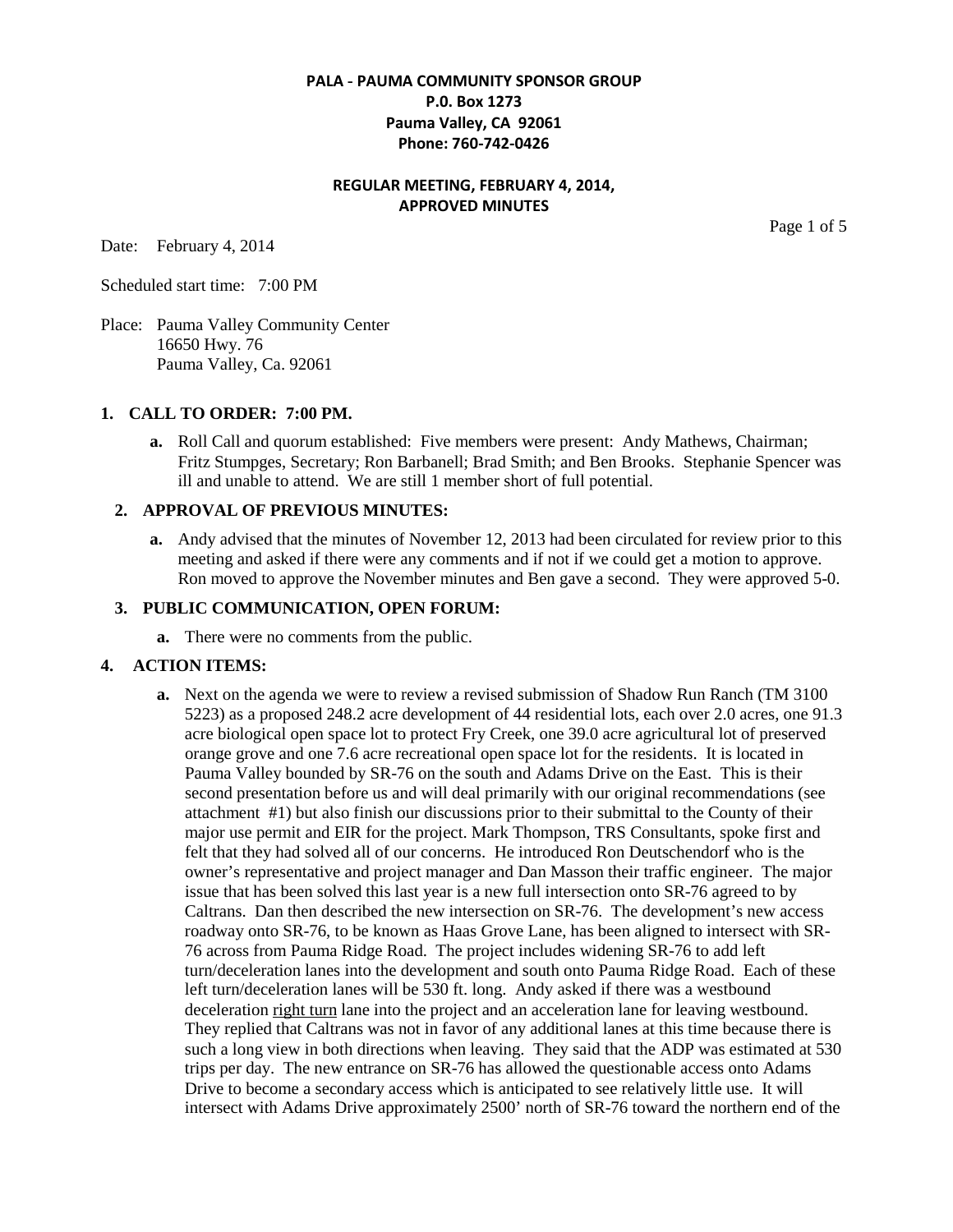development. The project will also widen the north side of SR-76 east of Adams Drive to construct a bus stop turnout and a right turn lane onto Adams Drive. The committee commented positively on these changes to the roadway plans. Andy suggested that they have a conversation with the Adams Drive PRD 6 people.

Next Andy mentioned that the project map still refers to SDG&E for gas and electric when they do not have gas out here and they will be required to permit all propane tanks throughout the project. They acknowledged this and will correct the map. Then Brad mentioned our concerns over visibility of the project from SR-76. They replied that they have a dedicated 100 foot buffer zone with protected mature trees for full screening. Andy suggested that they make some agreement for the protection of the vegetation on the west side of Adams; especially since it is owned by the same person who owns the land proposed for development. Ron then asked that we now address each of the specific issues we had raised on the official "Recommendations…" document. They said that they have a written response and handed out copies of it and the draft CC&R's (attachments  $\#2 \& \#3$ ). Andy asked if they had considered the option of making their park a public one and thereby spend the PLDO fees within the project. They responded that currently the park is seen as private but they would consider this option. Fritz asked if there would be any access to the agricultural or open space areas and they said that they and the county do not want people accessing these areas. Andy reiterated our position that the future landowners be required to maintain the agricultural element of their parcels, yet the draft CC&R's, II.4. state that they may remove their grove and only be required to make the resulting land 'fire safe'. Ron suggested that they sustain the milieu that we all have come here for. The people who come here for the stated purpose of this development should be in some way required to maintain that milieu. Ron Deutschendorf responded that he was attempting to have his lawyer make this a legal part of the development. Fritz questioned the legal authority of forcing someone to maintain a grove when the water rates are skyrocketing out of their control. Andy then asked for clarification of the draft CC&R IV.1. provision of grove irrigation water. Ron Deutschendorf responded that the current system of wells, reservoir, and non-potable water lines will be maintained for all residents and be required to be supported by the HOA. He mentioned that with the current draught the water availability may be in jeopardy and that they are attempting to get inclusion of possible ag. water in the annexation to Yuima water district. Fritz then mentioned all of the bureaucracy involved in selling Yuima water from other wells and then being required to be part of Yuima and buy it back at very high rates! Mark then added that because of this sale of water and the provision of ag. water, that this project is water net neutral and would not require any imported water. Brad stated that there would probably be a net decrease in water usage just by converting a substantial portion of the grove to development; to which Mark agreed and stated that it was projected to be a 10% decrease. Andy stated that there would still be a net increase in demand on Yuima's potable water resources and that this should be studied thoroughly and presented back to us. All members of our group then commended the developers on their desire for a compatible development and the progress that they have made, especially the SR76 intersection. Andy finally questioned their request for a waiver to 81.4 sections I & H of the subdivision code. Dan then responded that the new design of the intersection deleted this need and that it had just not been taken off of the map.

#### **5. ADMINISTRATION:**

**a.** We then considered the two applications which we received to fill the vacant seat we have on the group. We have an application from Robert Boehm and from Robert Smith again. Andy stated that we can either take action on these applications tonight or differ this action to next meeting. Brad then asked for Ron's opinion because he had previously expressed feelings about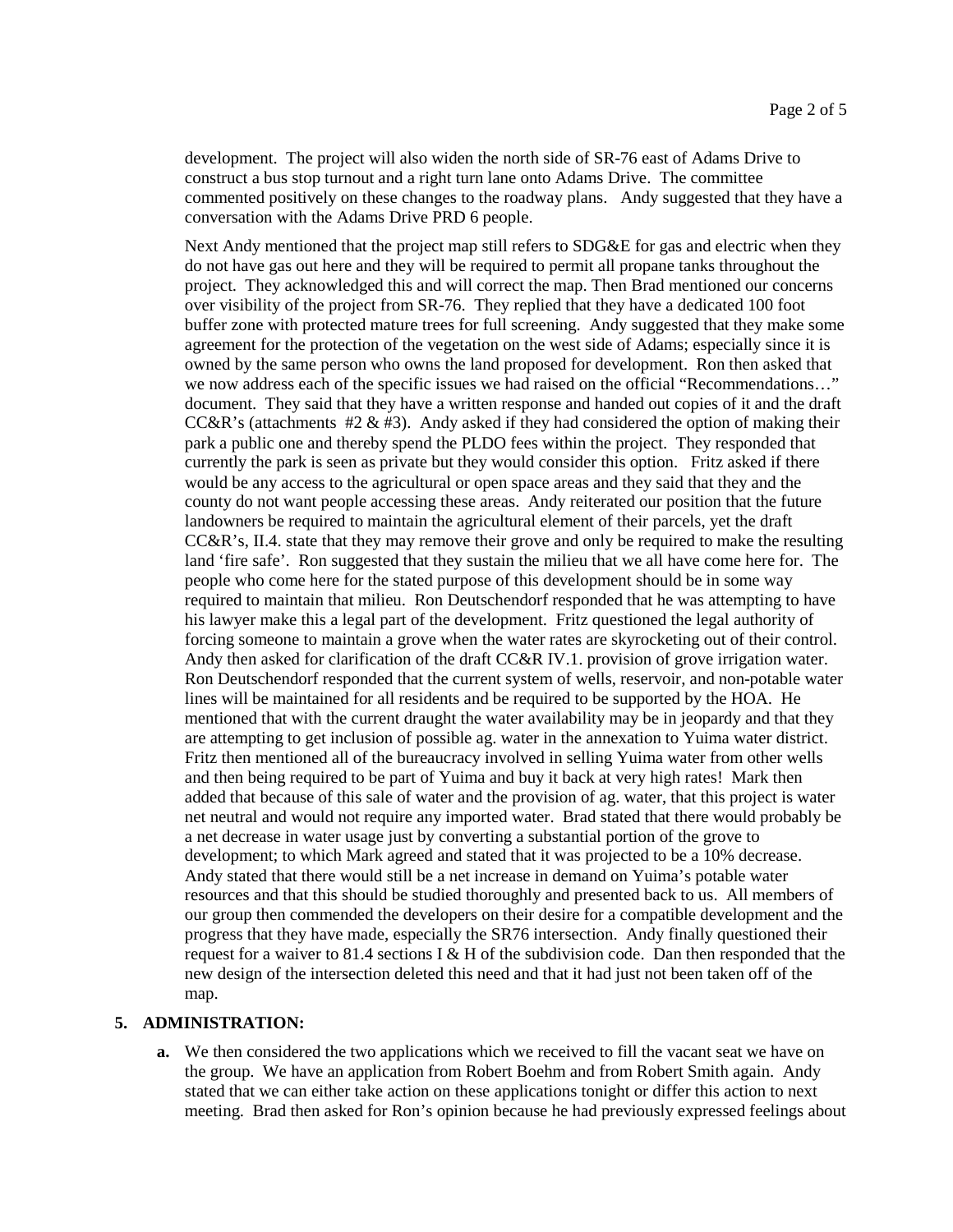this. As secretary, I felt that Ron's response was very important to our greater understanding of this valley and wanted to present his full talk as best I could. This is his entire presentation:

*This is really important to me. I'm thanking Chairman Smith for being here tonight. He is the first amongst not so many equals. I'd like to read what I wrote and sent out two nights ago. Because I feel as though I've self appointed myself (with no authority) to be a kind of growing interface between Native Americans and Non Native Americans, I think I need to speak to how special Chairman Smith is, and how special Chairwoman Stephanie Spencer is, and I'd like to put it in the context of a great deal of thought. So with that, recently I had a discussion with some others because I have been trying to move to get more Native American involvement in our Sponsor Group. Because I consider this group a defacto government in this valley, it is the closest thing to a government that this valley visibly seems to have.*

*As I've grown to learn and understand how the valley works in a governmental sense, I've grown and made relationships with lots of people and this is my first opportunity to participate in government at this level. I've never had a chance to be involved in a community before so this is number one on my bucket list: be involved in my community.*

*Some people evaluating my recent efforts concluded that I was unsuccessful at bringing a second Native American to join us and therefore there was reason to move forward to find any willing qualified candidate.*

*Therefore, I presented yesterday to Robert Smith this document that I wrote and then I begged, but he didn't need to be begged, and he immediately said that he would reapply for the open position on the Sponsor Group.*

*It was also a position of some of those to whom I spoke that perhaps Natives in the community were indifferent; and I can understand if people don't dig beneath the levels of what we see, that you can interpret Native thinking as they're being indifferent and in other cases worse, hostile. I have to thank my friend Mike Fitzsimmons who has grown up here and feels in his heart, from almost 70 years of experience, the hardship of the Natives in this community, and he has Native friends who have grown with him during those 70 years.*

*And so I pondered why I was so ineffective at getting someone to join our group. Chairman Smith has repeatedly tried to help me reach out to the other tribes. I kind of had to ask myself, when I was called upon other people, why isn't there any interest? And Blue Sheppard, who was going to apply for this position as a caretaker only, gave me a book called Three Paths Along The River, and I suddenly was exposed to the history of this valley that I never knew. It was written in 1963 and Mike, generously over the weekend, gave me a book written in 1907, about the history of Warner Ranch. And then I thought back to how ICAP (Inland Community Action Partnership) got started.*

*Based upon that memory, I'm now going to read the mission statement of ICAP, which Mike wrote:*

*"The purpose of the group is to break down prejudices between non-Indian and Indian community members through increased educative dialogue, thereby achieving a community better integrated by ties of mutual respect and more inclusive in defining and promoting common community interests." Within that statement was the answer to my dilemma. I had to search no further as to why many Natives just didn't simply jump on to my overture, or Chairman Smith's overture.*

*Mutual respect must be earned. It's my own conclusion that there is a basis for us to earn respect from our Native members who are indigenous to this valley. Their memories of blatant injustices are raw and need not be passed down from grandparents. There are people sitting in this room who can tell you stories from their own lives.*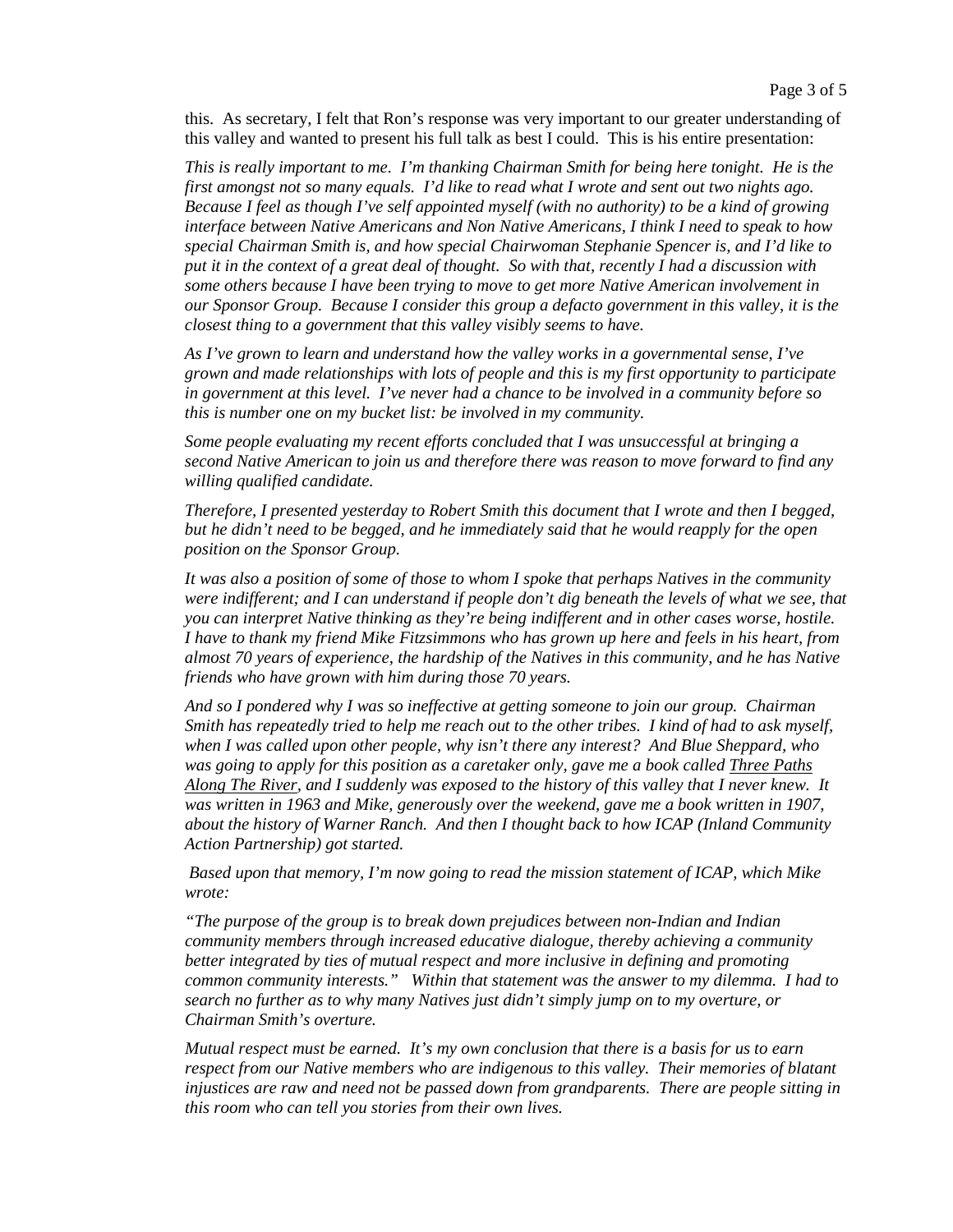*I've made it well known that I'm Jewish. My mother was a Holocaust survivor. The Native Holocaust is not the same as the Holocaust that took place in Europe. That Holocaust is arguably over with. This Native Holocaust in certain ways continues to go on. And that is what has happened with the San Luis Rey River Indian Water Authority lawsuit, that's gone on now for probably 43 years. The Federal Government (also a plaintiff in that suit) itself has reneged upon signing the settlement. Instead the Federal Government is asking the Natives who are co plaintives in this case to forsake other federal obligations related to water rights granted over 100 years ago as a condition of signing the settlement. This is another example, defacto of a continuing Native Holocaust. This discrimination towards Natives; this inability to live up to commitments, real laws and real treaties, is inexcusable.*

*So I wrote this factual basis (Attachment #4) to explain the reluctance and hesitance exhibited by the Indigenous Peoples of our valleys which is, simply, superficially and erroneously, shrugged off as indifference. Far from indifference, I expect a mind boggling effort is likely to be made each time a Native negotiates or even attempts to interface between Native Americans and Non-Native Americans. The wounds of historical injustices are fresh and open. There is insufficient basis for automatic respect and trust. Trust still needs to be earned because the deals are still being broken. I offer a local history that should be embarrassing to every American. We need to go no further than the injustices that have ongoing in the over 42 year old lawsuit to realize that yesterday is still today for the Natives of our community.*

*So with that in mind, considering that Mr. Boehm isn't here, and considering that Chairman Smith is willing to work with us again, I move that we vote tonight and I move that we accept Chairman Smith to our committee once again and gratefully accept his overture.*

Then Andy said that we have a motion on the floor, and Ben gave the second. Andy asked if there was any further discussion to which Ben then asked Chairman Smith, considering that he was on this group before, why do you want to serve and what has changed? Chairman Smith replied that, because it affects all of us, he was trying to get more Native leaders of the valley to step up. He tried to get other tribal members to join, but none did. He felt he should be engaged, join, and partner with those who were reaching out. Fritz asked if he thought that he would now have more time from his very busy schedule, to make more meetings. Chairman Smith responded that he felt it important to make a commitment now and work with us. Fritz then made one more comment that he strongly felt that we should have more time to consider new applicants before receiving the application at a meeting and then have to vote immediately, without adequate time to review and get to know the applicant. He appreciated that Andy asked this time how we felt about this, and that this time, he already knew and could support Chairman Smith wholeheartedly. Ben then added that he knew Mr. Boehm and that he would have made a solid contribution, but he felt really good that we now had a chance to bring on someone who has a chance to make such a great contribution to the valley. We then voted unanimously, 5 to 0 to approve Chairman Smith's nomination to the group. Andy then reviewed the next steps in the process which were that our nomination would be submitted to the Board Of Supervisors and our representative, Bill Horn, would introduce it for approval by them. Chairman Smith will need to complete online training from the county and if not already done, the conflict of interest training, and also have completed the Form 700 Economic Conflict of Interest disclosure, all before being able to sit and vote with us. Everyone then congratulated and welcomed Chairman Smith back.

**b.** Andy then gave an update on the two Code Compliance issues that were reported at a previous meeting. Andy had submitted requests to the county on November  $26<sup>th</sup>$  to investigate a possible illegal grading and a possible issue with excess multiple residences on a single property. The county reported back that they visited the possible illegal graded lot on December 9<sup>th</sup> and there was illegal, unpermitted grading and the owner was given until February  $9<sup>th</sup>$  to submit a grading plan to plan check. As to the multiple residences on one lot, the owner was given 3 weeks to